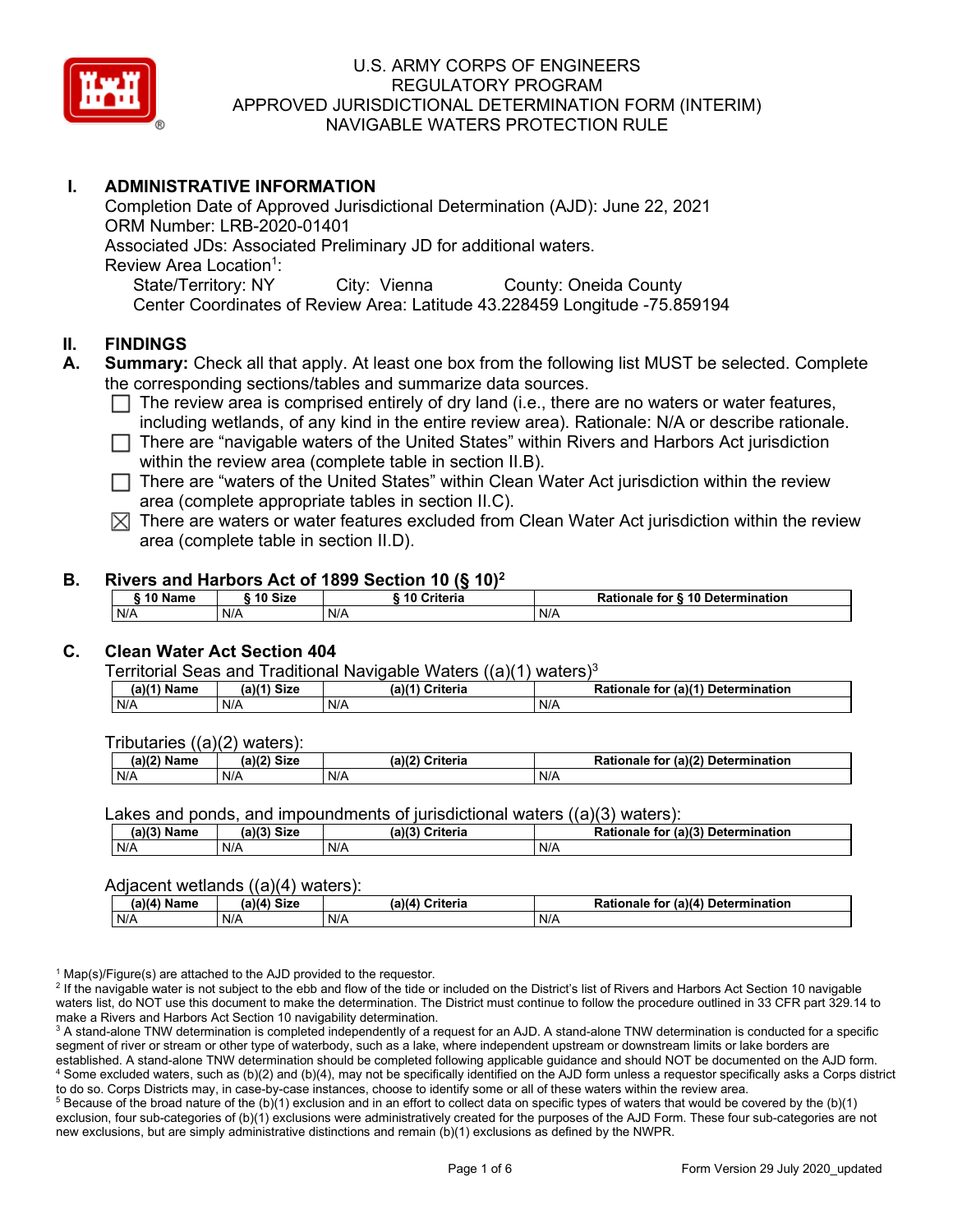

# **D. Excluded Waters or Features**

Excluded waters  $((b)(1) - (b)(12))^4$ :

| <b>Exclusion Name</b> | - \\~ /\ · /<br><b>Exclusion Size</b> | (2)<br>Exclusion <sup>5</sup>       | <b>Rationale for Exclusion Determination</b>              |
|-----------------------|---------------------------------------|-------------------------------------|-----------------------------------------------------------|
|                       |                                       |                                     |                                                           |
| Stream C              | 300 feet                              | (b)(3) Ephemeral feature, including | Stream C is an ephemeral feature. The ephemeral           |
|                       |                                       | an ephemeral stream, swale, gully,  | nature of the feature was determined by evaluation of     |
|                       |                                       | rill, or pool                       | historic aerial photographs, photographs taken at the     |
|                       |                                       |                                     | time of the delineation, and on-site observations by the  |
|                       |                                       |                                     | delineator indicating that water only flows through the   |
|                       |                                       |                                     | ephemeral feature after rainfall events and snow melt.    |
|                       |                                       |                                     | The channel has a bedrock bottom, steep slope, is         |
|                       |                                       |                                     | contained in a draw that only allows for water to drain   |
|                       |                                       |                                     | quickly to Oneida Lake. Other than the shallow concave    |
|                       |                                       |                                     | channel within the draw, no obvious indication of flow    |
|                       |                                       |                                     | was observed during the delineation, multiple visits by   |
|                       |                                       |                                     | the delineator during multiple seasons or on aerial       |
|                       |                                       |                                     | photos. The Antecedent Precipitation Tool (APT) was       |
|                       |                                       |                                     | run for four dates corresponding to four aerial           |
|                       |                                       |                                     | photographs and four site visits by the consultant (see   |
|                       |                                       |                                     | Section III.B. for more information on the APT and        |
|                       |                                       |                                     | specific dates). Based on the APT results, all but one of |
|                       |                                       |                                     | the dates were during normal conditions or wetter than    |
|                       |                                       |                                     | normal conditions. In all aerial photographs reviewed, a  |
|                       |                                       |                                     | stream channel can be identified in all the reviewed      |
|                       |                                       |                                     |                                                           |
|                       |                                       |                                     | photos, but they are unclear if water is contained within |
|                       |                                       |                                     | the stream to include photos taken during wetter than     |
|                       |                                       |                                     | normal conditions. During the consultants four site       |
|                       |                                       |                                     | visits, in May 2019, July 2019, August 2020, and April    |
|                       |                                       |                                     | 2020, the consultant only encountered water during the    |
|                       |                                       |                                     | May 2019 site visit during wetter than normal conditions  |
|                       |                                       |                                     | and stated that the channel was completely dry in each    |
|                       |                                       |                                     | subsequent site visit, spanning multiple seasons and      |
|                       |                                       |                                     | occurring during wetter than normal conditions, normal    |
|                       |                                       |                                     | conditions, and drier than normal conditions. Based on    |
|                       |                                       |                                     | this information, Stream C only conveys water after       |
|                       |                                       |                                     | rainfall events and snow melt during a typical year.      |
| Wetland E             | $0.06$ acres                          | (b)(1) Non-adjacent wetland         | Wetland E does not abut any $(a)(1)-(a)(3)$ water. The    |
|                       |                                       |                                     | nearest potential (a)(1)-(a)(3) water is Stream B, more   |
|                       |                                       |                                     | than 50 feet from Wetland E.                              |
|                       |                                       |                                     |                                                           |
|                       |                                       |                                     | Wetland E is not inundated by any $a(1)$ -a(3) water      |
|                       |                                       |                                     | during a typical year. Stream B would need to rise more   |
|                       |                                       |                                     | at least five feet in elevation to inundate Wetland E at  |
|                       |                                       |                                     | any time based on contour maps with two foot              |
|                       |                                       |                                     | contours. There is no evidence of Wetland E being         |
|                       |                                       |                                     | inundated during any year by any water.                   |
|                       |                                       |                                     |                                                           |
|                       |                                       |                                     | Wetland E is not separated from an adjacent water by a    |
|                       |                                       |                                     | natural berm or feature. Wetland E is a depressional      |
|                       |                                       |                                     |                                                           |
|                       |                                       |                                     | feature surrounded by upland with no natural berm or      |
|                       |                                       |                                     | feature that separates it from an adjacent water.         |
|                       |                                       |                                     |                                                           |

 $1$  Map(s)/Figure(s) are attached to the AJD provided to the requestor.

<sup>2</sup> If the navigable water is not subject to the ebb and flow of the tide or included on the District's list of Rivers and Harbors Act Section 10 navigable waters list, do NOT use this document to make the determination. The District must continue to follow the procedure outlined in 33 CFR part 329.14 to make a Rivers and Harbors Act Section 10 navigability determination.

<sup>3</sup> A stand-alone TNW determination is completed independently of a request for an AJD. A stand-alone TNW determination is conducted for a specific segment of river or stream or other type of waterbody, such as a lake, where independent upstream or downstream limits or lake borders are established. A stand-alone TNW determination should be completed following applicable guidance and should NOT be documented on the AJD form. <sup>4</sup> Some excluded waters, such as (b)(2) and (b)(4), may not be specifically identified on the AJD form unless a requestor specifically asks a Corps district to do so. Corps Districts may, in case-by-case instances, choose to identify some or all of these waters within the review area.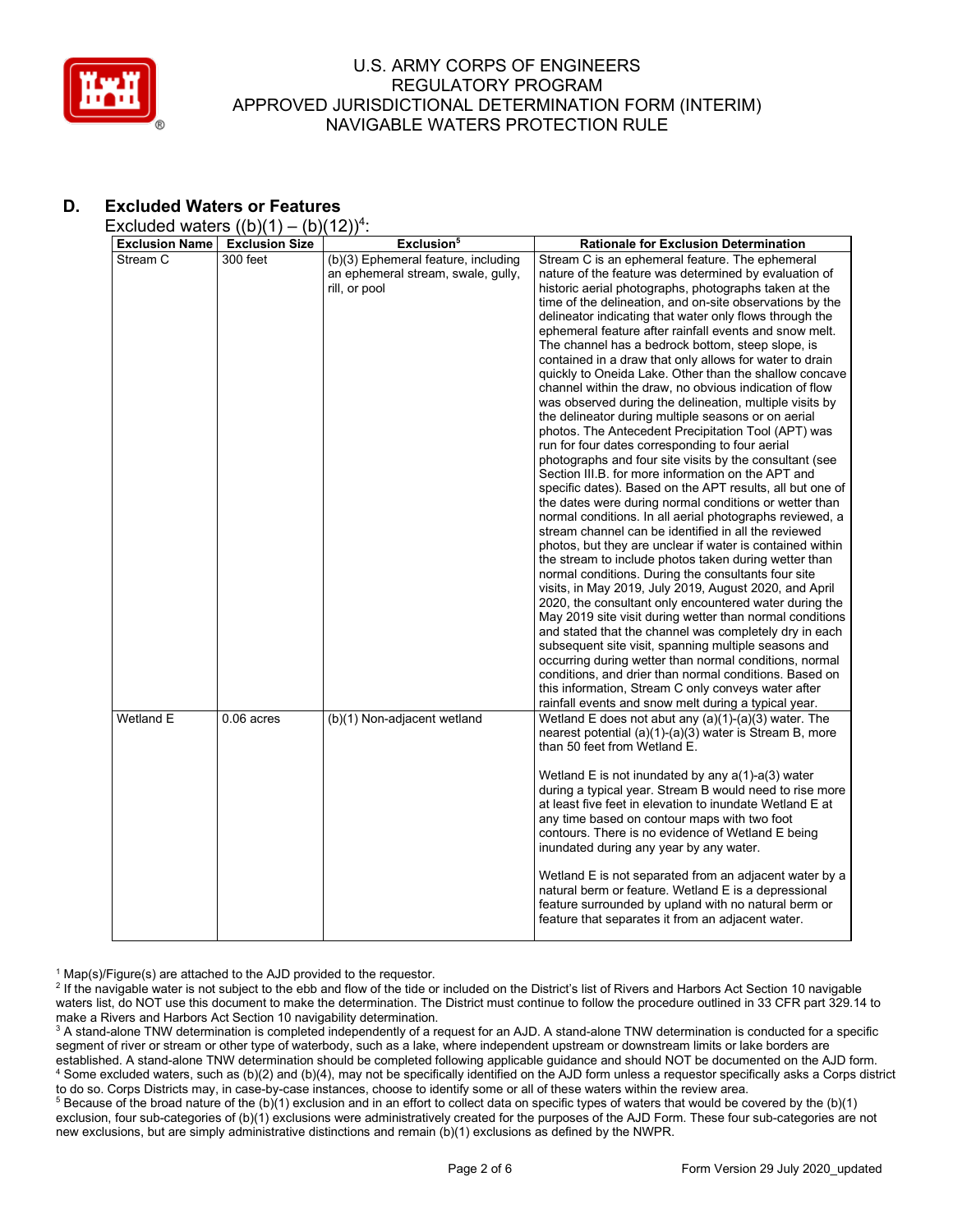

|                  |              |                             | Wetland E is separated from the nearest $a(1) - a(3)$<br>water by uplands with no engineered features that allow<br>water exchange once in a typical year.                                                                                                                                                                                                                                                                                     |
|------------------|--------------|-----------------------------|------------------------------------------------------------------------------------------------------------------------------------------------------------------------------------------------------------------------------------------------------------------------------------------------------------------------------------------------------------------------------------------------------------------------------------------------|
|                  |              |                             | All resources reviewed support the determination that<br>Wetland E does not directly abut any $a(1)$ -a(3) waters,<br>is not inundated by any $a(1)$ - $a(3)$ waters in a typical<br>year, is not separated from any $a(1)$ -a(3) waters by a<br>natural barrier, and is not separated from any $a(1)-a(3)$<br>waters by a man-made barrier which has an<br>engineered feature that allows water exchange at least<br>once in a typical year.  |
| Wetland F        | $0.04$ acres | (b)(1) Non-adjacent wetland | Wetland F does not abut any $(a)(1)-(a)(3)$ water. The<br>nearest potential (a)(1)-(a)(3) water is Stream B, more<br>than 100 feet from Wetland F.                                                                                                                                                                                                                                                                                             |
|                  |              |                             | Wetland F is not inundated by any $a(1)$ -a(3) water<br>during a typical year. Stream B would need to rise more<br>at least five feet in elevation to inundate Wetland F at<br>any time based on contour maps with two foot<br>contours. There is no evidence of Wetland F being<br>inundated during any year by any water.                                                                                                                    |
|                  |              |                             | Wetland F is not separated from an adjacent water by a<br>natural berm or feature. Wetland F is a depressional<br>feature surrounded by upland with no natural berm or<br>feature that separates it from an adjacent water.                                                                                                                                                                                                                    |
|                  |              |                             | Wetland F is separated from the nearest $a(1) - a(3)$<br>water by uplands with no engineered features that allow<br>water exchange once in a typical year.                                                                                                                                                                                                                                                                                     |
|                  |              |                             | All resources reviewed support the determination that<br>Wetland F does not directly abut any $a(1)$ - $a(3)$ waters,<br>is not inundated by any $a(1)$ - $a(3)$ waters in a typical<br>year, is not separated from any $a(1)$ -a(3) waters by a<br>natural barrier, and is not separated from any a(1)-a(3)<br>waters by a man-made barrier which has an<br>engineered feature that allows water exchange at least<br>once in a typical year. |
| <b>Wetland G</b> | 0.1 acres    | (b)(1) Non-adjacent wetland | Wetland G does not abut any (a)(1)-(a)(3) water. The<br>nearest potential (a)(1)-(a)(3) water is Stream B, more<br>than 100 feet from Wetland G.                                                                                                                                                                                                                                                                                               |
|                  |              |                             | Wetland G is not inundated by any $a(1)$ -a(3) water<br>during a typical year. Stream B would need to rise more<br>at least five feet in elevation to inundate Wetland G at<br>any time based on contour maps with two foot<br>contours. There is no evidence of Wetland G being<br>inundated during any year by any water.                                                                                                                    |
|                  |              |                             | Wetland G is not separated from an adjacent water by<br>a natural berm or feature. Wetland G is a depressional                                                                                                                                                                                                                                                                                                                                 |

 $1$  Map(s)/Figure(s) are attached to the AJD provided to the requestor.

<sup>2</sup> If the navigable water is not subject to the ebb and flow of the tide or included on the District's list of Rivers and Harbors Act Section 10 navigable waters list, do NOT use this document to make the determination. The District must continue to follow the procedure outlined in 33 CFR part 329.14 to make a Rivers and Harbors Act Section 10 navigability determination.

<sup>3</sup> A stand-alone TNW determination is completed independently of a request for an AJD. A stand-alone TNW determination is conducted for a specific segment of river or stream or other type of waterbody, such as a lake, where independent upstream or downstream limits or lake borders are established. A stand-alone TNW determination should be completed following applicable guidance and should NOT be documented on the AJD form. <sup>4</sup> Some excluded waters, such as (b)(2) and (b)(4), may not be specifically identified on the AJD form unless a requestor specifically asks a Corps district to do so. Corps Districts may, in case-by-case instances, choose to identify some or all of these waters within the review area.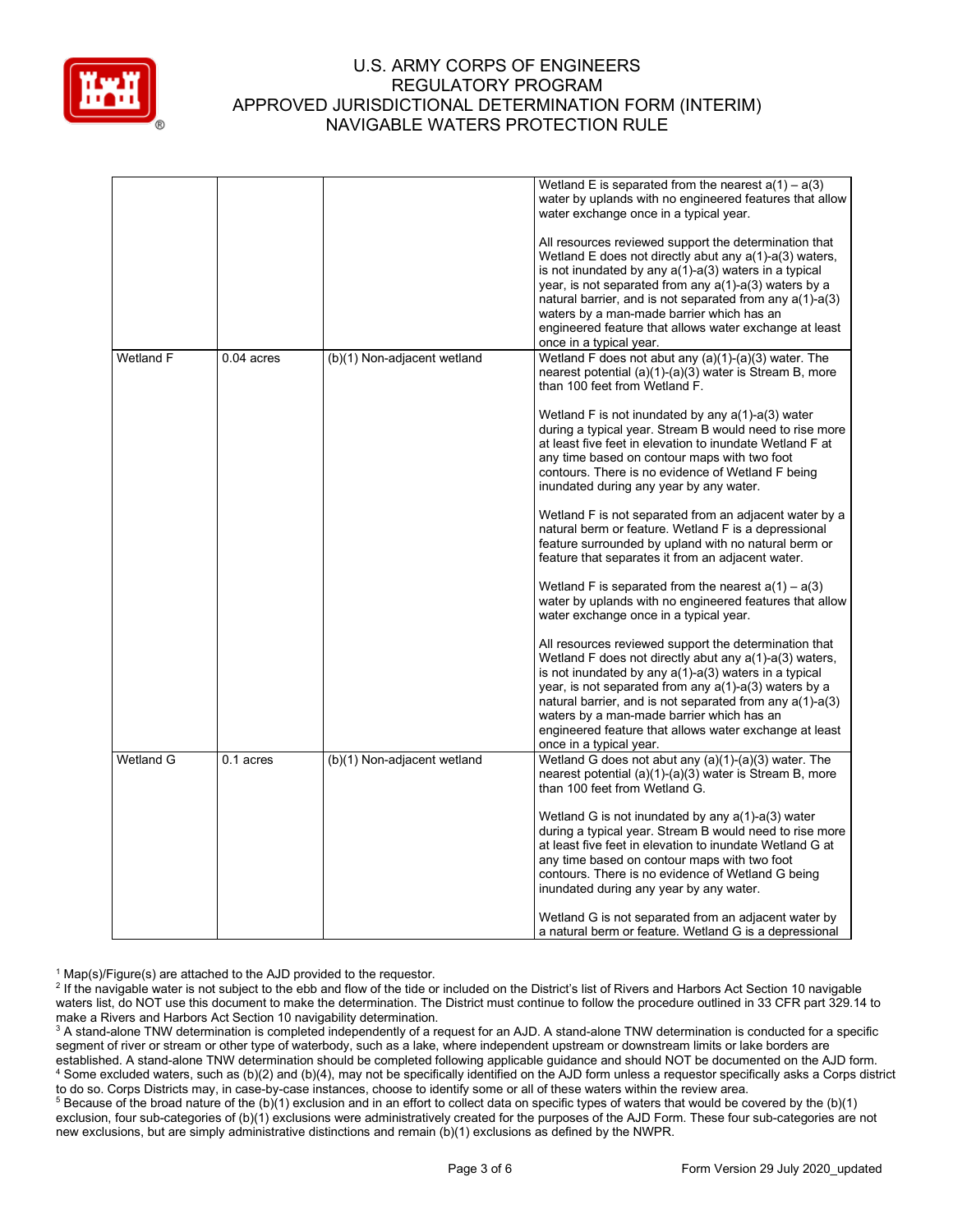

|           |              |                             | feature surrounded by upland with no natural berm or<br>feature that separates it from an adjacent water.<br>Wetland G is separated from the nearest $a(1) - a(3)$<br>water by uplands with no engineered features that allow<br>water exchange once in a typical year.<br>All resources reviewed support the determination that<br>Wetland G does not directly abut any $a(1)$ - $a(3)$ waters,<br>is not inundated by any $a(1)$ - $a(3)$ waters in a typical<br>year, is not separated from any $a(1)$ -a(3) waters by a<br>natural barrier, and is not separated from any a(1)-a(3)<br>waters by a man-made barrier which has an<br>engineered feature that allows water exchange at least<br>once in a typical year.                                                                                                                                                                                                                                                                                                                                                                                                                                                                                                                                                                                           |
|-----------|--------------|-----------------------------|---------------------------------------------------------------------------------------------------------------------------------------------------------------------------------------------------------------------------------------------------------------------------------------------------------------------------------------------------------------------------------------------------------------------------------------------------------------------------------------------------------------------------------------------------------------------------------------------------------------------------------------------------------------------------------------------------------------------------------------------------------------------------------------------------------------------------------------------------------------------------------------------------------------------------------------------------------------------------------------------------------------------------------------------------------------------------------------------------------------------------------------------------------------------------------------------------------------------------------------------------------------------------------------------------------------------|
| Wetland H | $0.22$ acres | (b)(1) Non-adjacent wetland | Wetland H does not abut any $(a)(1)-(a)(3)$ water. The<br>nearest potential (a)(1)-(a)(3) water is Stream B, more<br>than 400 feet from Wetland H.<br>Wetland H is not inundated by any $a(1)$ -a(3) water<br>during a typical year. Stream B would need to rise more<br>than five feet in elevation to inundate Wetland H at any<br>time based on contour maps with two foot contours.<br>There is no evidence of Wetland H being inundated<br>during any year by any water.<br>Wetland H is not separated from an adjacent water by a<br>natural berm or feature. Wetland H is a depressional<br>feature surrounded by upland with no natural berm or<br>feature that separates it from an adjacent water.<br>Wetland H is separated from the nearest $a(1) - a(3)$<br>water by uplands with no engineered features that allow<br>water exchange once in a typical year.<br>All resources reviewed support the determination that<br>Wetland H does not directly abut any a(1)-a(3) waters,<br>is not inundated by any $a(1)$ - $a(3)$ waters in a typical<br>year, is not separated from any a(1)-a(3) waters by a<br>natural barrier, and is not separated from any a(1)-a(3)<br>waters by a man-made barrier which has an<br>engineered feature that allows water exchange at least<br>once in a typical year. |

 $1$  Map(s)/Figure(s) are attached to the AJD provided to the requestor.

<sup>2</sup> If the navigable water is not subject to the ebb and flow of the tide or included on the District's list of Rivers and Harbors Act Section 10 navigable waters list, do NOT use this document to make the determination. The District must continue to follow the procedure outlined in 33 CFR part 329.14 to make a Rivers and Harbors Act Section 10 navigability determination.

<sup>3</sup> A stand-alone TNW determination is completed independently of a request for an AJD. A stand-alone TNW determination is conducted for a specific segment of river or stream or other type of waterbody, such as a lake, where independent upstream or downstream limits or lake borders are established. A stand-alone TNW determination should be completed following applicable guidance and should NOT be documented on the AJD form. <sup>4</sup> Some excluded waters, such as (b)(2) and (b)(4), may not be specifically identified on the AJD form unless a requestor specifically asks a Corps district to do so. Corps Districts may, in case-by-case instances, choose to identify some or all of these waters within the review area.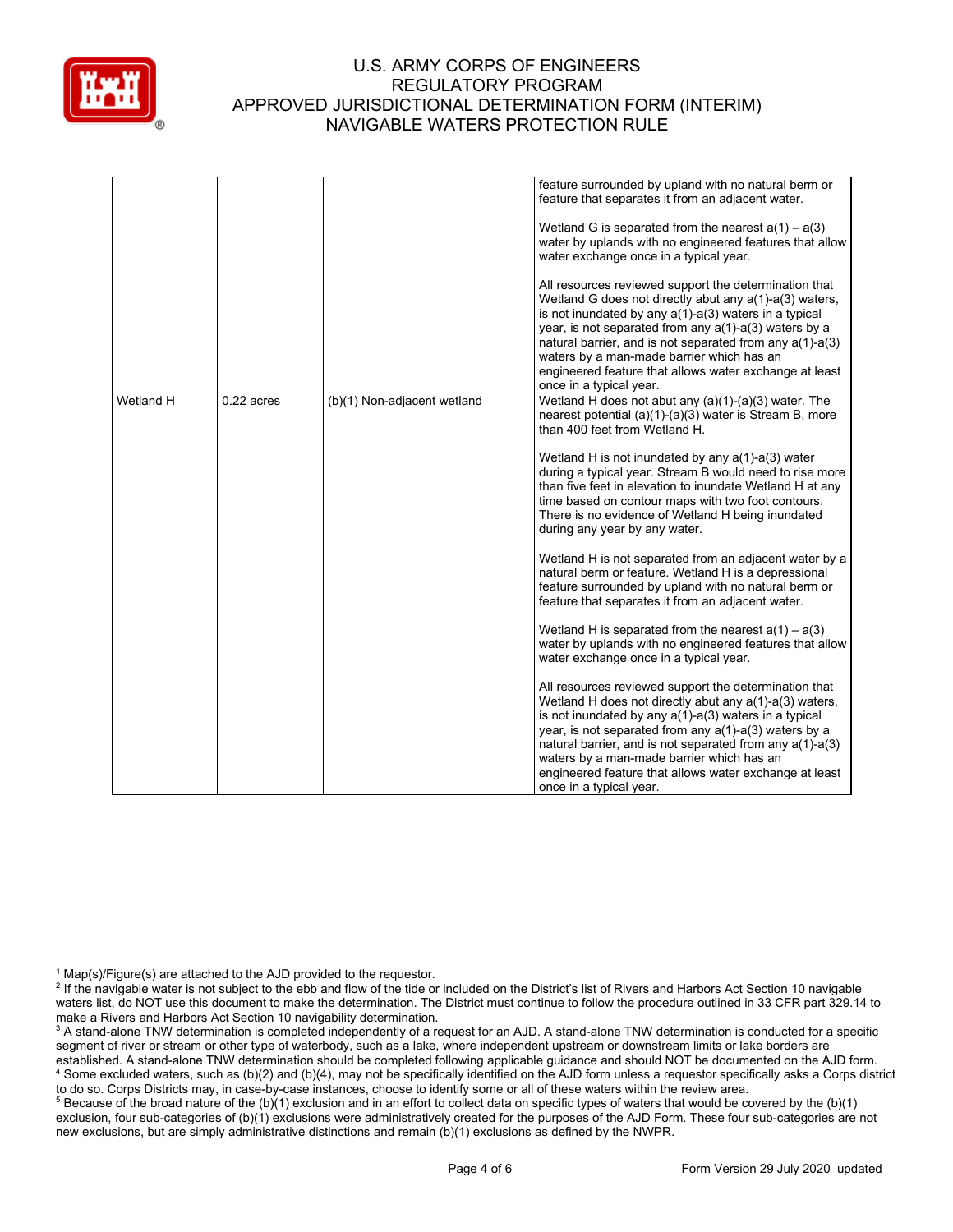

# **III. SUPPORTING INFORMATION**

- **A. Select/enter all resources** that were used to aid in this determination and attach data/maps to this document and/or references/citations in the administrative record, as appropriate.<br> **X\_** Information submitted by, or on behalf of, the applicant/consultant: *Pre-Juris* 
	- **\_X\_** Information submitted by, or on behalf of, the applicant/consultant: *Pre-Jurisdictional Delineation Report for the Route 49 Property, submitted by Plumley Engineering, dated October 2020.* This information *is* sufficient for purposes of this AJD. Rationale: *N/A*
	- **\_\_\_** Data sheets prepared by the Corps: *N/A*<br>**X** Photographs: Aerial Photos Google Eartl **\_X\_** Photographs: *Aerial Photos Google Earth Pro dated: 10/10/2019; 4/13/2017; 5/28/2015; 3/20/2009. ConnectExplorer Oblique photos dated: 4/24/2017; 4/29/2015; 4/29/2017; 11/12/2011; 11/25/2011. Photos provided by the consultant in the delineation report taken 5/19/2019 and 7/28/2019*

**\_\_\_** Corps Site visit(s) conducted on: *Date(s).*

- **\_\_\_** Previous Jurisdictional Determinations (AJDs or PJDs): *ORM Number(s) and date(s).* **\_\_\_** Antecedent Precipitation Tool: *provide detailed discussion in Section III.B.*
- **\_X\_** USDA NRCS Soil Survey: *Online NRCS Soil Mapper accessed 3/22/2021 from https://websoilsurvey.sc.egov.usda.gov/app/WebSoilSurvey.aspx*
- **\_X\_** USFWS NWI maps: *Online USFWS NWI mapper accessed 3/22//2021 from https://www.fws.gov/wetlands/data/Mapper.html*
- **\_X\_** USGS topographic maps: USGS 1:24K, Jewell Quad 1941 edition and 2019 edition*.*

| Data Source (select)       | Name and/or date and other relevant information |
|----------------------------|-------------------------------------------------|
| <b>USGS Sources</b>        | N/A.                                            |
| <b>USDA Sources</b>        | N/A.                                            |
| NOAA Sources               | N/A.                                            |
| <b>USACE Sources</b>       | N/A.                                            |
| State/Local/Tribal Sources | N/A.                                            |
| <b>Other Sources</b>       | N/A.                                            |

### **Other data sources used to aid in this determination:**

### **B. Typical year assessment(s):**

The APT pulls precipitation data from NOAA's Daily Global Historical Climatology Network. The APT evaluates normal precipitation conditions based on the three 30-day periods preceding the observation date. For each period, a weighted condition value is assigned by determining whether the 30-day precipitation total falls within, above, or below the  $70<sup>th</sup>$  and  $30<sup>th</sup>$  percentiles for totals from the same date range over the preceding 30 years. The APT then makes a determination of "normal," "wetter than normal," or "drier than normal" based on the condition value sum. The APT also displays results generated via the Palmer Drought Severity Index and the University of Delaware WebWIMP.

The attached table summarizes the APT results for four aerial photographs reviewed and four site visits by the consultant. This information is referenced above.

 $1$  Map(s)/Figure(s) are attached to the AJD provided to the requestor.

<sup>&</sup>lt;sup>2</sup> If the navigable water is not subject to the ebb and flow of the tide or included on the District's list of Rivers and Harbors Act Section 10 navigable waters list, do NOT use this document to make the determination. The District must continue to follow the procedure outlined in 33 CFR part 329.14 to make a Rivers and Harbors Act Section 10 navigability determination.

<sup>&</sup>lt;sup>3</sup> A stand-alone TNW determination is completed independently of a request for an AJD. A stand-alone TNW determination is conducted for a specific segment of river or stream or other type of waterbody, such as a lake, where independent upstream or downstream limits or lake borders are established. A stand-alone TNW determination should be completed following applicable guidance and should NOT be documented on the AJD form. <sup>4</sup> Some excluded waters, such as (b)(2) and (b)(4), may not be specifically identified on the AJD form unless a requestor specifically asks a Corps district to do so. Corps Districts may, in case-by-case instances, choose to identify some or all of these waters within the review area.

 $5$  Because of the broad nature of the (b)(1) exclusion and in an effort to collect data on specific types of waters that would be covered by the (b)(1) exclusion, four sub-categories of (b)(1) exclusions were administratively created for the purposes of the AJD Form. These four sub-categories are not new exclusions, but are simply administrative distinctions and remain (b)(1) exclusions as defined by the NWPR.